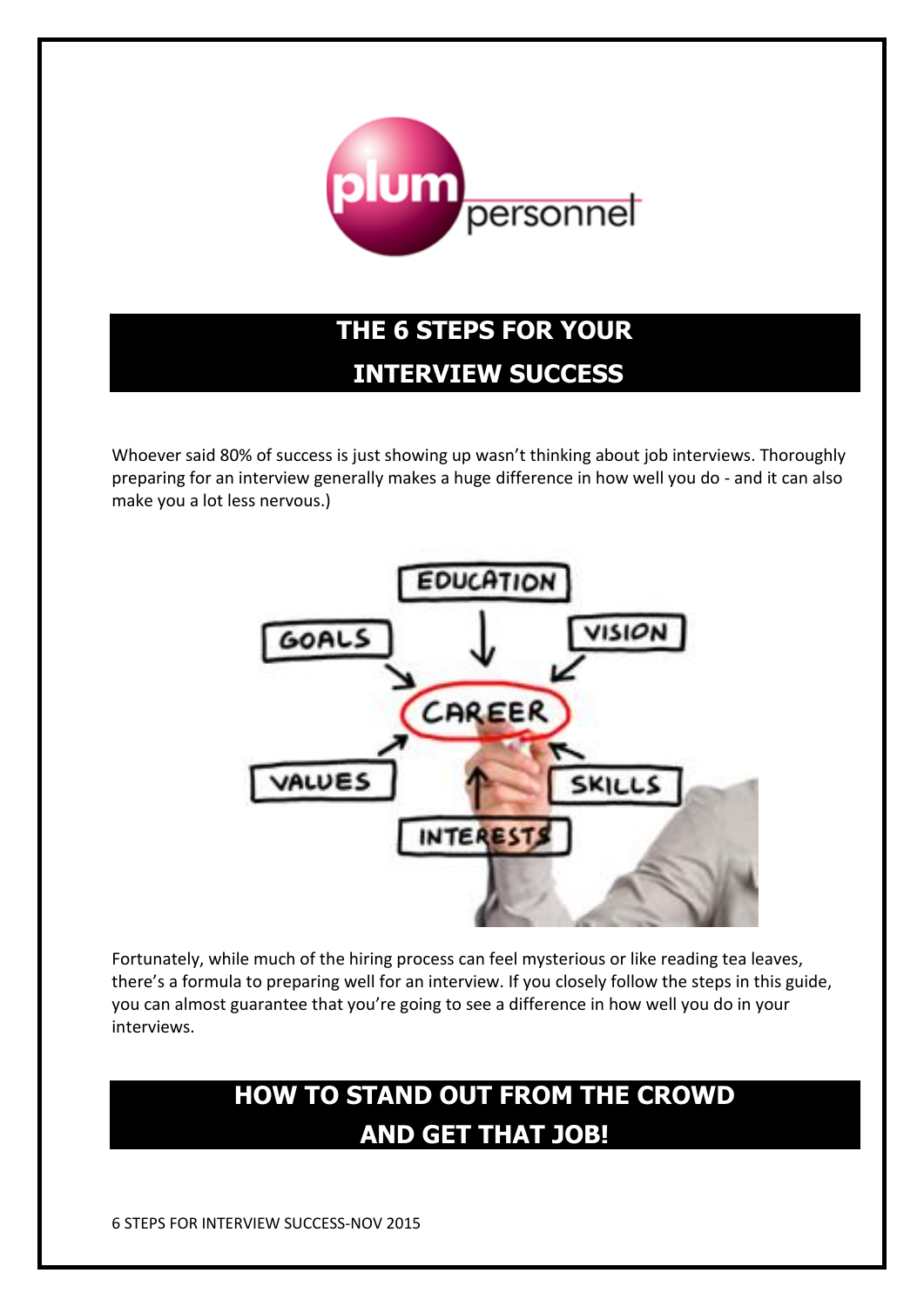# **Preparing for your interview (hint: it's more than just showing up!)**

### *Step 1: Get to know the employer*

You'd be surprised by how many interviewees walk into an interview knowing little to nothing about the employer they're considering working for. And it shows. It only takes about 15-20 minutes to learn enough about the employer to be able to speak more intelligently about them than much of your competition. Here's a very simple path to doing that:

**-** *Go to the employer's website.*

**-**

- **-** *At a minimum, read the "About us" section. You want to get really familiar with what this company is all about – and, crucially, how they see themselves*
- **-** *Once you've done that, poke around the rest of the site. Read enough to get a good feel for more than just the basics — read about their clients, their work and their general approach. Ideally, you wouldn't leave their Web site until you can answer these questions:*
	- **-** What does this organization do?
	- **-** What are they all about?
	- **-** What makes them different from their competition?

### *Step 2: Learn the job description like it was your own*

You would be amazed by how often when asked what an interviewee knows about the job so far and the answers are significantly off-base. So if a job description is posted online, make sure read it and you understand it. A good litmus test is to make sure you understand what the job is all about well enough that you could summarize the job to a friend.

Take the job description and do the following:

1. Go through the job description line by line. Picture yourself doing the job. What are the likely challenges? What ideas would you bring to the table? If you think through this stuff now, you can weave those thoughts into the conversation at the interview.

2. For each responsibility or qualification, think about how your experience and skills fits in. Write this down for each one.

3. For each responsibility or qualification, think about what examples from your past you can point to as "supporting evidence" that you'd excel at this job.

These don't need to be direct one-for-one matches; the idea is to think now about how your skills and experiences might transfer well to this role. For instance, if you're applying for an administration job without any actual administration experience, you might talk about how you organised your course work whilst studying. Or if you're applying for a manager job and haven't formally managed anyone, you might talk about how you were the go-to person for training new employees in your last job, managed numerous group projects, and were known as a diplomatic problem-solver.

Write these examples down too.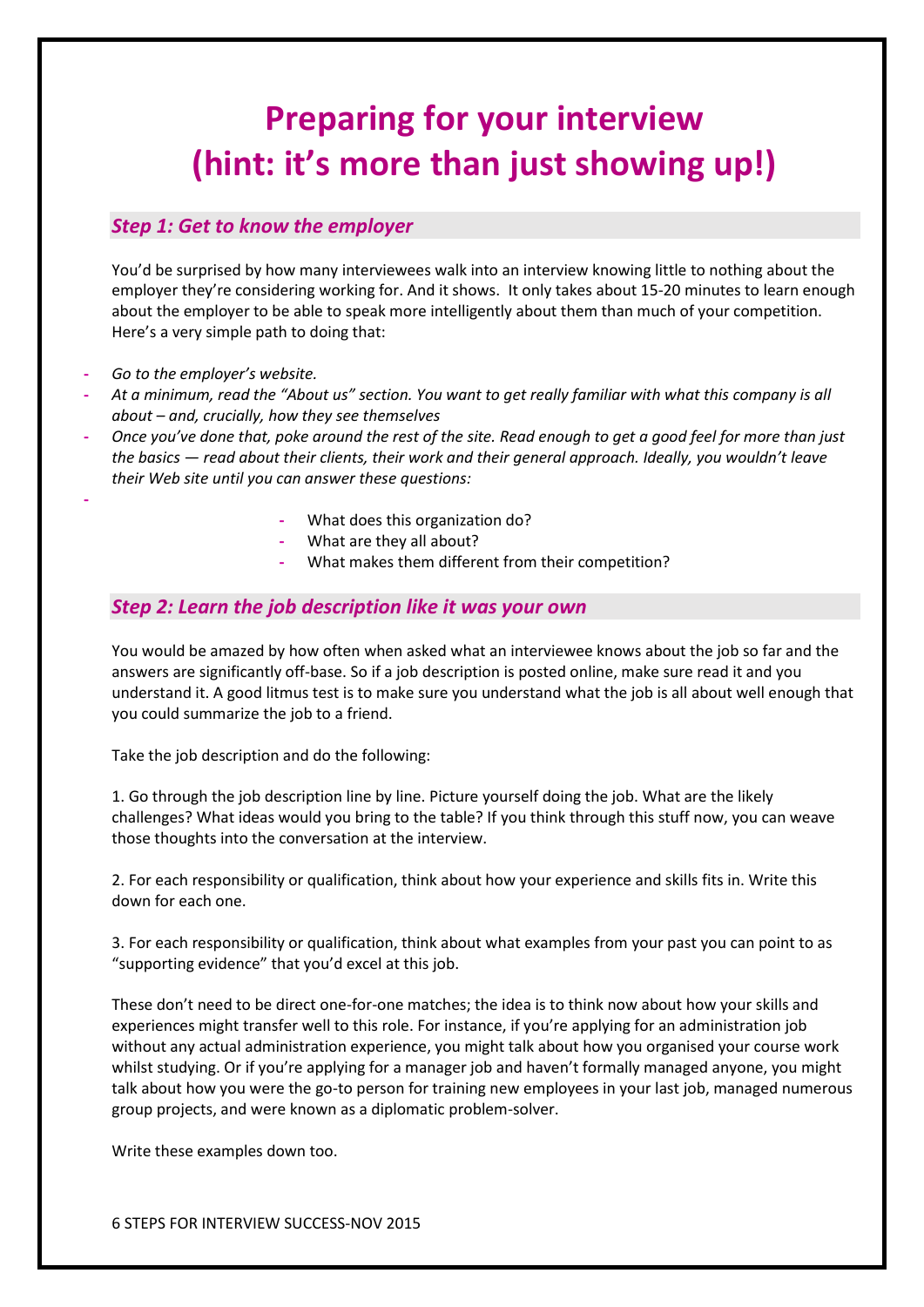## *TIP: Always save the job description to your computer at the time that you apply for a job, because the employer may have removed it by the time your interview rolls around.*

**Important**: Don't be alarmed if you're not a perfect fit. People get hired all the time without being a linefor-line match. The point here is think about the ways in which you *are* a match, so that those thoughts are easily retrievable and can be turned into answers in your interview.

### *Step 3: Practice the rubbish out of your interview!*

This is the single most important tip for you - if you do this, you will see a significant difference in your interview experience: *Practice the rubbish out of your interview.* This means you need to do the following:

1. Write down at least 10 interview questions that you're likely to be asked (see the list at the end of this document) and write out your answers to them. For a lot of people, the act of writing your answers down somehow ingrains them more in your brain. (Also, when you go to the interview, take those written answers with you and review them before you go into the interview.)

2. Make yourself practice your answers out loud. Practice saying them out loud over and over and over, until your answers fly off your tongue automatically.

If you can rope a friend into helping you, practice with the friend playing the role of your interviewer.

You'll feel ridiculous, but it works. And if you can't talk arrange for a friend to help, write down and practice your answers out loud anyway.

## *TIP: Help someone else rehearse, so that you can play the interviewer. One of the best ways to eliminate interview nerves is to try to put yourself in the role of the interviewer.*

3. Figure out what question(s) you're most nervous about. If there's a specific area of questioning that you're especially nervous about, you *must* do something about that ahead of time. You cannot just go on being anxious about it without having a plan and knowing exactly how you're going to handle it when it comes up. You need to decide exactly how you're going to answer it and you must practice the hell out of that answer. Say it out loud over and over and over.

4. Rehearse the worst thing that could happen. Think of the thing you dread the most and rehearse how you'd handle it if it happened. What might that be? Some silly question such as asking you what kind of tree you'd be if you were a tree? Getting asked about the job you got fired from? Whatever it is, start rehearsing your response.

The more you practice, the better you're going to get and the more comfortable you're going to feel.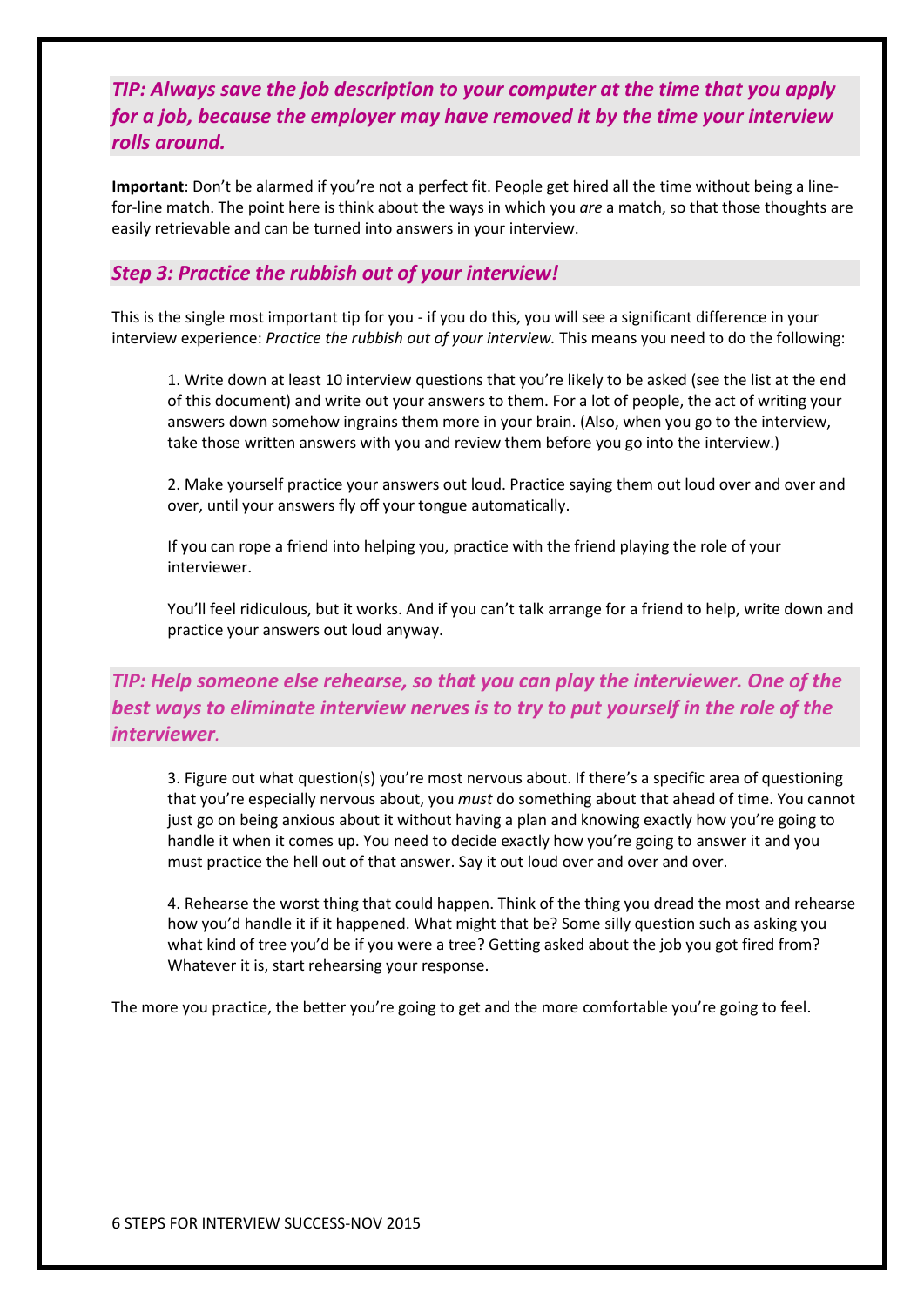

## **Step 4: Come up with questions of your own**

You also need to come up with questions of your own to ask, because the interviewer will want to ask you what questions you have at the end of the interview. Their purpose in doing this is 2-fold:

1. Most obviously, they want to help you flesh out your understanding of the job and company, as well as get you answers to whatever you're wondering about.

2. Less obviously, they'll get some additional insight into you by the sorts of things you ask about. If you just ask about salary and benefits, you signal that you're only interested in what they can do for you. But if you ask probing questions about the work itself and the organization, you signal that you're thoughtful and genuinely interested in this particular opportunity.

So what should you ask? Well, first, think about what you truly want to know when you imagine going to work in that job every day. You probably want to know about the details of the work. Or you may want to know which department you'll be working in, your prospective supervisor's management style, and the culture of the organization.

Here are some examples of good questions to ask. (You might not have time for all of these, so pick the ones you *genuinely* want to hear the answer to, not just the ones you think will sound good.)

- **-** *What are the biggest challenges the person in this position will face?*
- **-** *Can you describe a typical day or week in the position?*
- **-** *What would a successful first year in the position look like?*
- **-** *How will the success of the person in this position be measured?*
- **-** *How would you describe the culture here?*
- **-** *How would you describe your management style?*
- **-** *Thinking to the person who you've seen do this job best, what made their performance so outstanding?*
- **-** *Are there reservations you have about my fit for the position? (This is a great way to give yourself the chance to tackle any doubts they might have about you—as well as for you to consider whether those doubts might be reasonable and point to a bad fit.)*
- **-** *When do you expect to make a decision?*

This is a great question to ask that **guarantees** to impress your interviewer:

**"***Thinking back to people who have been in this position previously, what differentiated the ones who were good from the ones who were really great?*

Try this question. The reason it impresses interviewers is that first of all, no one asks it! Secondly, it signals that you care about being not just good, but truly great. Try it. You'll see.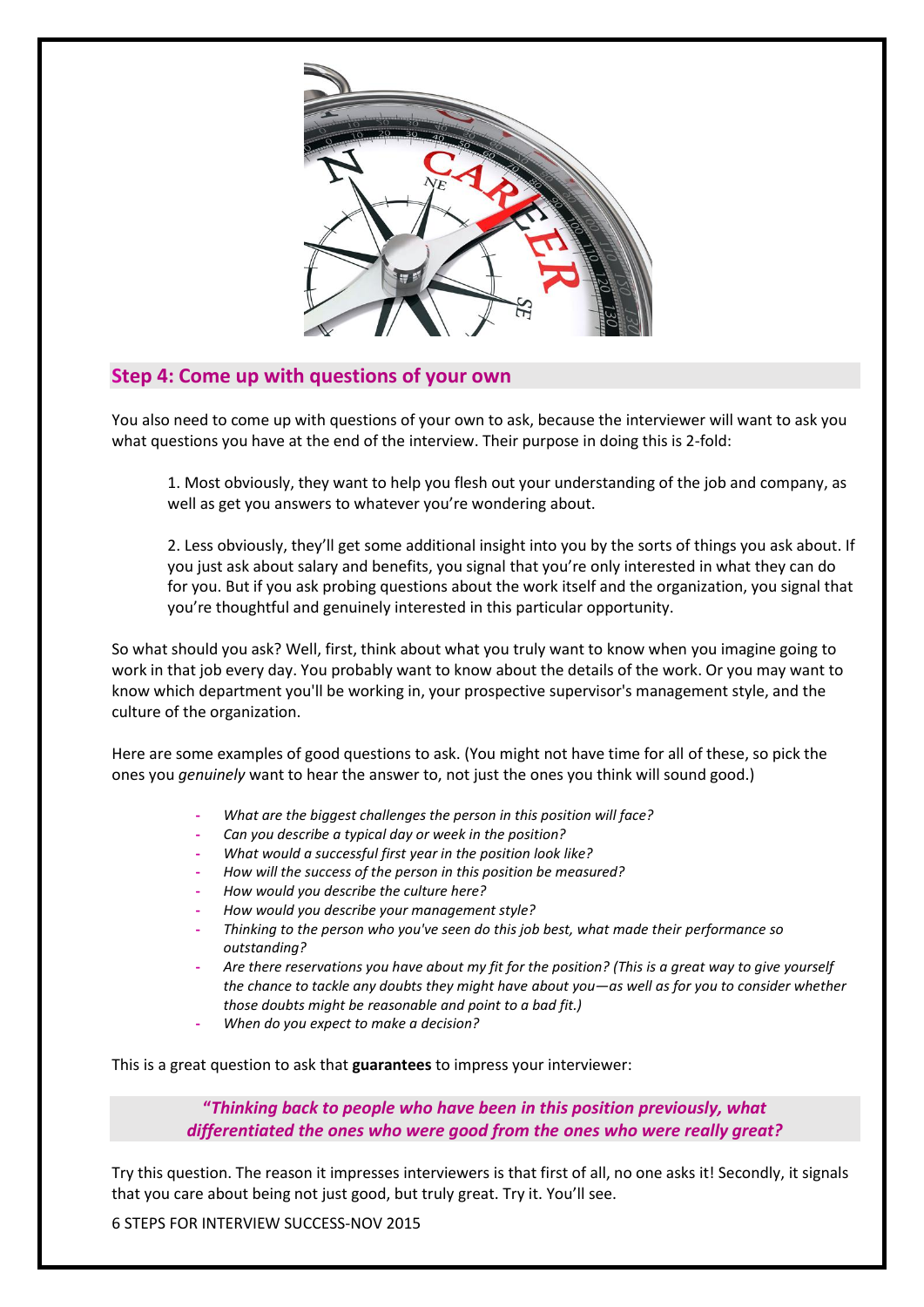*TIP: Always ask what their next steps are and what their timeline is for getting back to you, so that when you go home you know what to expect next and you're not sitting around wondering.*

#### **Step 5: Manage those nerves!**

If you get nervous before interviews, there are some mindsets you can adopt – things you can do *in your brain* – that will help. **Remember the following:**

#### *They think you can do the job*

This isn't a mindset; it's fact. But it needs to become your mindset too, because you're probably losing sight of it. Remember - they would *not* be interviewing you if they didn't think you were qualified. No interviewer interviews people just for fun. The mere fact that they set up an interview means that they have already determined that you are qualified enough that there's a very good chance that you might be the best person for the job.

#### *The hiring manager wants to hire you*

The hiring manager has an annoying problem — a job vacancy and is hoping that you're the answer to that problem so that she can hire you and turn her attention back to the actual work of their own job. Going into the interview they're hoping that you're the answer to her prayers.

#### *Little things that you're probably already doing— but if you're not, do these too*

*Eat before the interview!*

*Try on your full interview outfit the day before, down to all the details, including shoes. You don't need to discover the morning of your interview that your suit pants no longer fit or that the shoes don't look right with the outfit.*

*Allow yourself way more time than you need to get there.* 

*Spend time reviewing your notes.*

#### *They've never been a perfect candidate***.**

If you think your competition is out there giving perfect, flawless interviews, please know that they're not. No one gives a "perfect" interview, and you don't need to strive for that. You're just aiming to give a good interview that conveys a reasonable sense of what you'd be like to work with on this job day to day.

You are a normal person, not some sort of professional interviewer, and that is absolutely fine. So is everyone else.

#### *If you're worried they can see what a complete mess you are inside – they almost definitely can't.*

First of all, a lot of people in interviews seem nervous to some extent, and interviewers are used to it. So for anything to be particularly notable, it has to be really obvious – you're uncontrollably shaking, or you're so paralyzed by anxiety that you can't actually answer questions.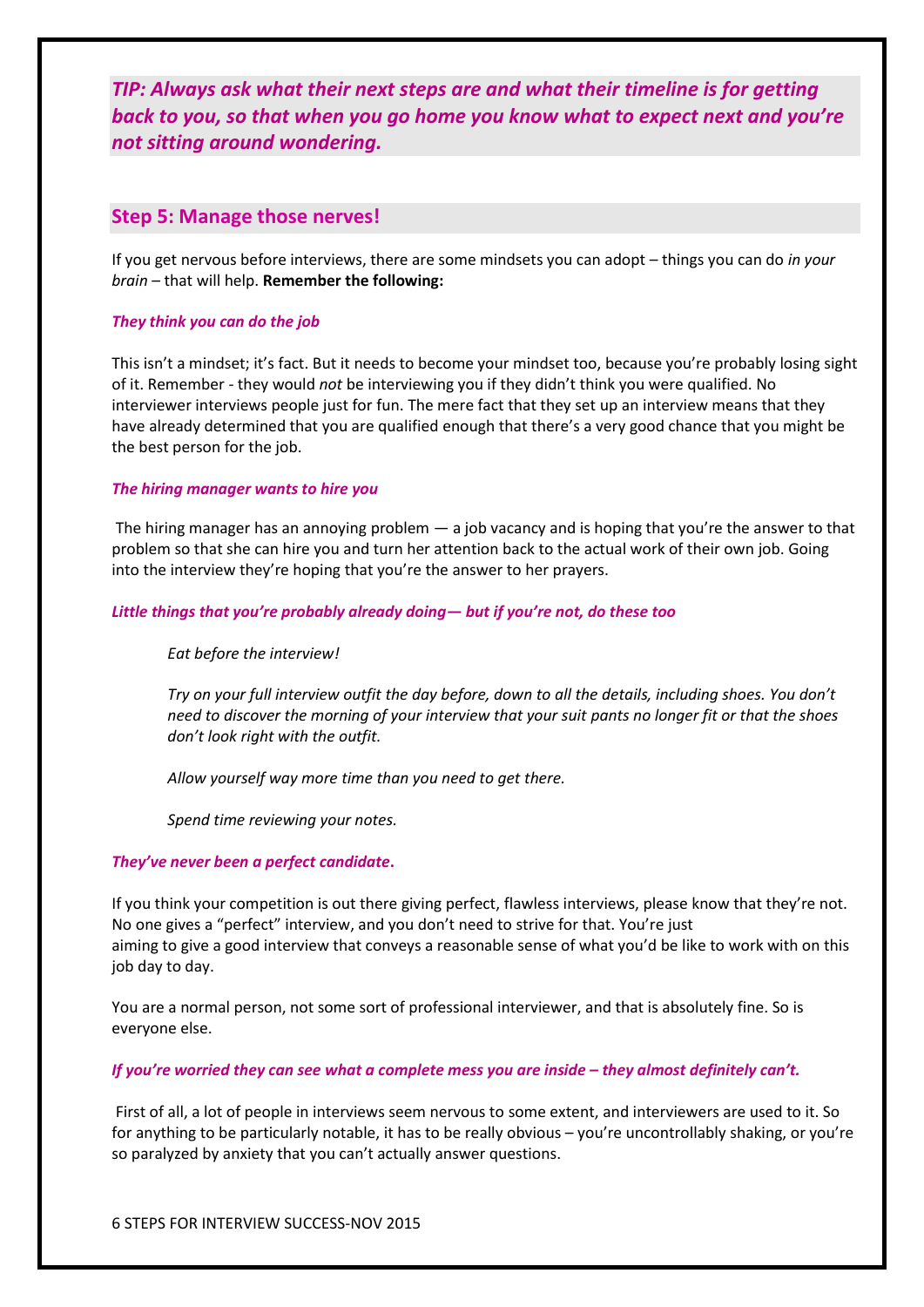This is extremely rare, so it's probably not the case with you. (And if it is, any normal person would feel understanding and compassion toward you anyway. Remember you'll appear normal on the surface and you're the only one who knows that your stomach is a churning pit of despair.

#### *You have power here too***.**

One of the main reasons that some people get really nervous in interviews is that you feel like you're being judged ... and worse, judged by someone who holds all the cards, someone who has something that you really want.

That's nerve-racking.

You can combat that by changing the power dynamics in your own head – by remembering that you may not want to work for them, for all you know, and that part of the point of the interview is to allow you to collect your own information and decide if you even want this job or these co-workers.

By the way, doing this may even make you a more attractive candidate, totally aside from the issue of your nerves. When an interviewer can tell that a candidate is interviewing them right back – not just hoping for an offer without truly considering whether or not this job is right for them - it's really appealing.

## **Step 6: Try these mindsets:**

*Pretend you're a consultant***.** As a consultant, people pay for your expertise and if a client doesn't think your expertise is quite what they need, no hurt feelings.

Go into the interview the way a consultant would go into a business meeting: Approach the employer as a business partner and try to find out as much information as you can about the organization, the work, and how you might be able to fill their needs. Think of the interview as a collaboration where you're trying to figure out if working together makes sense.

*Assume you're not going to get the job.* How often have you heard people say that their best interviews were the ones they weren't that invested in? Use this to pull a mind trick on yourself:

Pretend that someone else has already been pegged to fill the job but they're interviewing you because they have to talk to their top 3 interviewees anyway. So this is really just a practice interview for you.

Nothing's on the line, their decision won't be a reflection on you, and it's just a helpful little practice session.

*Decide you probably don't even want the job.* Another variation on the above which works for the same reason: Imagine you heard terrible things about the *company from a friend who used to work there. You're doing the interview, but* you're bringing a healthy scepticism with you and aren't sure you'd accept the job if they offered it to you.

*Imagine the worst-case scenario*. What's the absolute worst thing that could happen here? You don't get the job? You don't have it now either, so nothing changed. So let's make it worse. Not only do you not get the job, but your interviewer—one person in the world—thinks that you're totally unqualified for the job. So? How does that impact you after today? You never need to see this person again.

*Try to get your interview scheduled in the morning if you can***.** You don't need it hanging over you all day, with your nerves increasing as each hour passes.